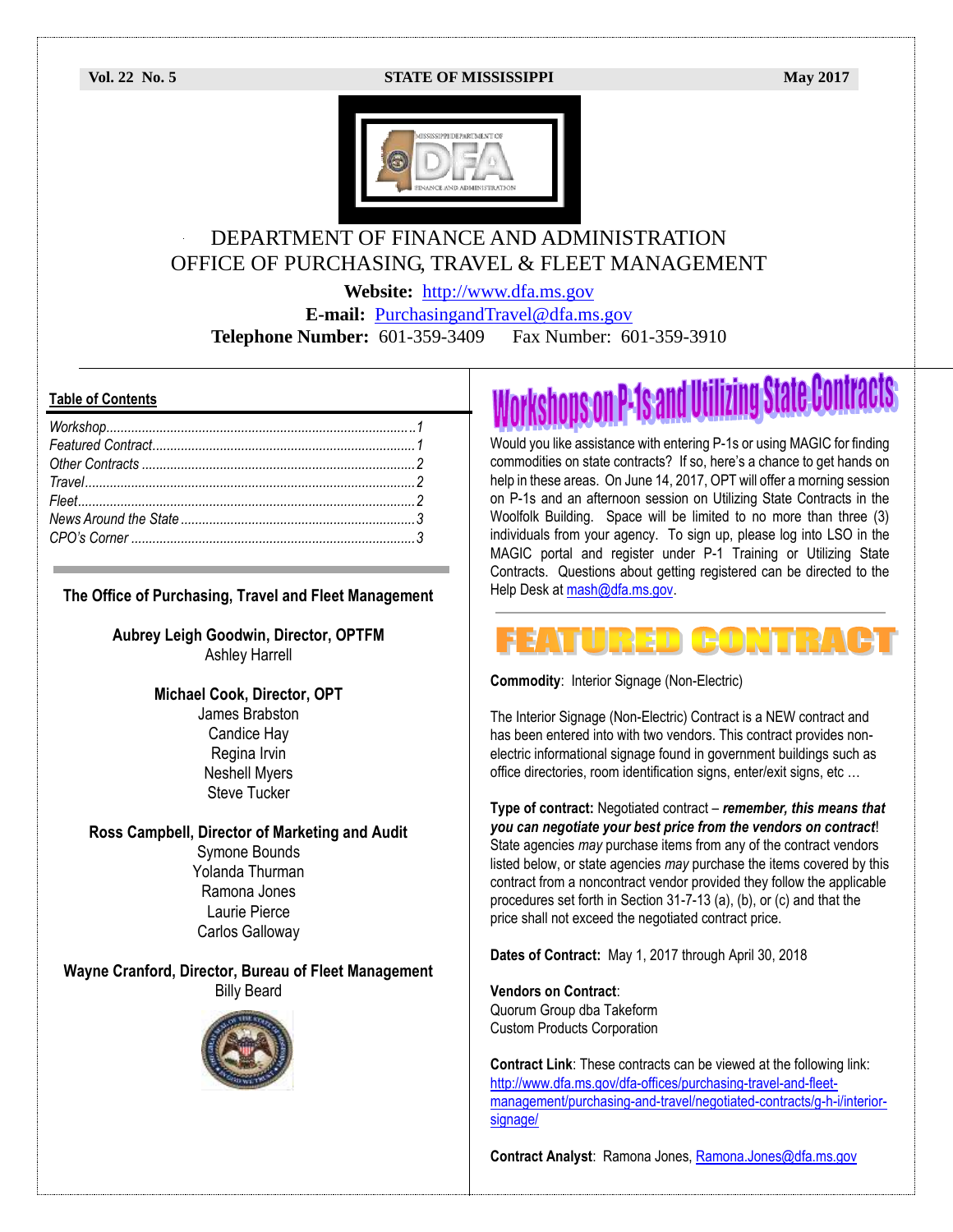#### **PURCHASING NOTES-MAY 2017**

# HER CONTRA

The Office of Purchasing and Travel has adopted a new contract, through National Intergovernmental Purchasing Alliance, with the vendor Varsity Brands Holding Co. dba BSN Sports. This contract will start May 2, 2017 and has been adopted for the purchase of **athletic equipment and uniforms.** The contract includes catalogs from BSN Sports and US Games.

#### **Travel**



**Miscellaneous Travel Expenses** 

We all have unexpected expenses from time to time while in travel status, however, there are some rules that apply to reimbursable expenses and non-reimbursable expenses.

#### **Reimbursable expenses include, but are not limited to, the following:**

- Copy services, postage, and supplies relating to the business purpose of the trip
- Business related phone calls, calls to check voice mail at the office, faxes, and internet usage charges and fees
- Conference/Registration fees
- Costs related to passports and travel visas when necessary to accomplish the official business purpose of the trip
- Costs related to vaccinations required and/or recommended for international business travel



Currency conversion fees Laundry or cleaning expenses on trips lasting seven (7) calendar days or more

#### **Non-reimbursable expenses include, but are not limited to, the following:**

- Airline, car, and card membership dues and club fees; travel upgrade fees (air, rail, car)
- Alcoholic beverages
- Bank charges for ATM withdrawals
- Childcare costs
- Toiletry items
- Expenses related to vacation or personal days taken before, during or after a business trip
- Haircuts and personal grooming
- Laundry, cleaning, pressing costs for trips of less than seven days
- Mini-bar charges
- **Movies**
- No-show/Cancellation fees or fees related to hotel late check-out (unless business or weather-related)
- Personal reading materials (magazines, newspapers, etc.)
- Personal vehicle maintenance
- Recreational expenses
- Saunas, massages
- Shoe Shines
- Traffic citations (moving violations), parking tickets, court fees and other fines

#### **Fleet Management**

If you have any suggestions on how we can improve our Vehicle and Police Vehicle contracts, please email **Billy.Beard@dfa.ms.gov.** We will be meeting with our vendors in June and would greatly appreciate your feedback on what is working or what needs to be improved.

Vehicle manufacturing cut-off dates have been posted on our website. We have also posted information concerning manufacturers honoring the current pricing on 2017 model vehicles. Please check both before ordering your vehicle. Here is a link to the website: [http://www.dfa.ms.gov/dfa-offices/purchasing-travel-and-fleet](http://www.dfa.ms.gov/dfa-offices/purchasing-travel-and-fleet-management/fleet-management/)[management/fleet-management/.](http://www.dfa.ms.gov/dfa-offices/purchasing-travel-and-fleet-management/fleet-management/)

Have you ever been working in the field and realize that you are running low on fuel? Do not know where the closest Fuelman location is? Well, now there is an app for that. Check out our website at

[http://www.dfa.ms.gov/dfa-offices/purchasing-travel-and-fleet-](http://www.dfa.ms.gov/dfa-offices/purchasing-travel-and-fleet-management/fleet-management/)

[management/fleet-management/](http://www.dfa.ms.gov/dfa-offices/purchasing-travel-and-fleet-management/fleet-management/) and click on the Fuelman Mobile Site Locator link, download the app to your Iphone, and quickly find the nearest location.



#### **PAGE 2**